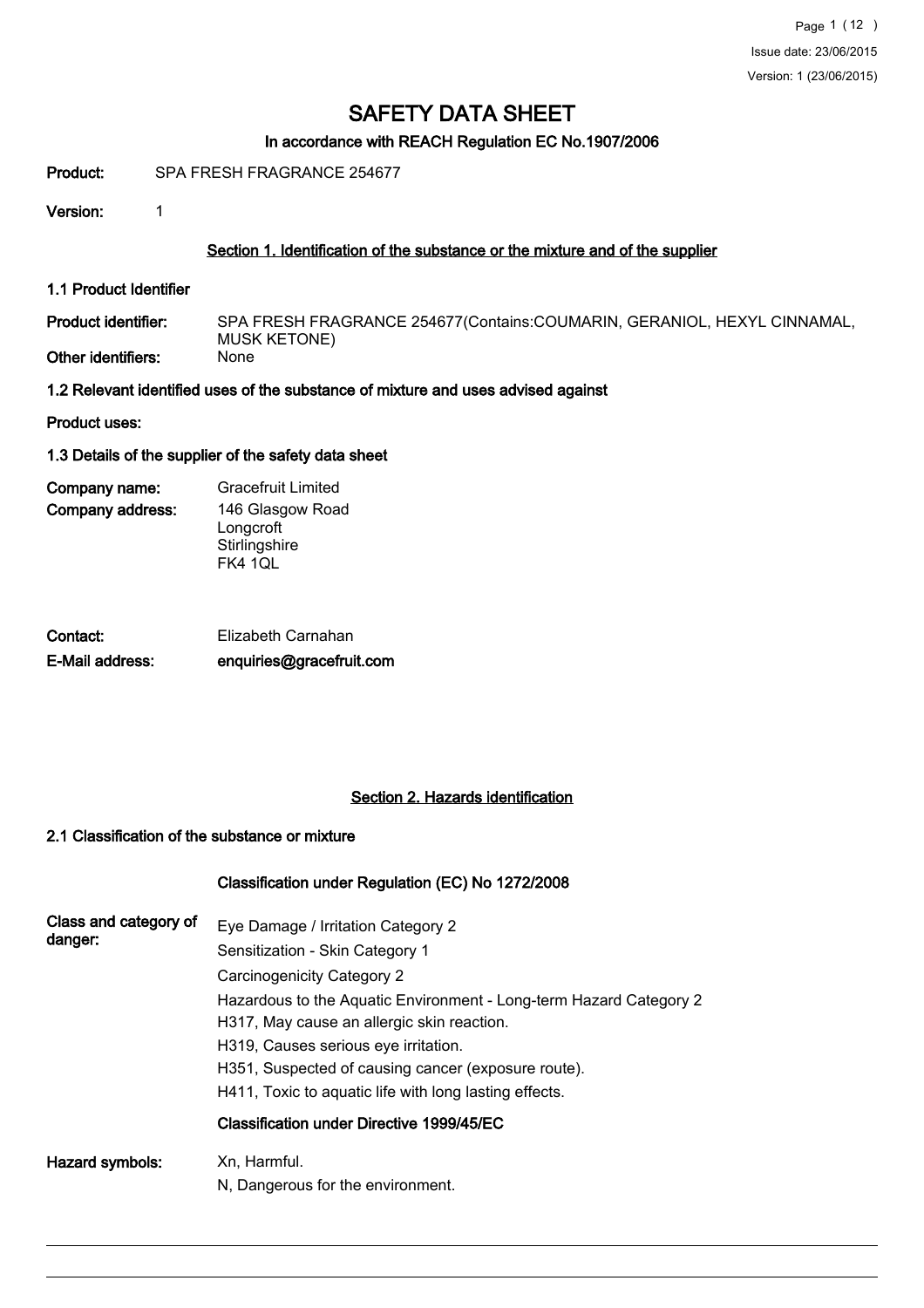## In accordance with REACH Regulation EC No.1907/2006

| Product:                     |   | SPA FRESH FRAGRANCE 254677                                                                                                                                                                                                                                                                                                                                                                                                                                                         |  |  |  |
|------------------------------|---|------------------------------------------------------------------------------------------------------------------------------------------------------------------------------------------------------------------------------------------------------------------------------------------------------------------------------------------------------------------------------------------------------------------------------------------------------------------------------------|--|--|--|
| Version:                     | 1 |                                                                                                                                                                                                                                                                                                                                                                                                                                                                                    |  |  |  |
| <b>Risk phrases:</b>         |   | R40, Limited evidence of a carcinogenic effect.                                                                                                                                                                                                                                                                                                                                                                                                                                    |  |  |  |
|                              |   | R43, May cause sensitisation by skin contact.                                                                                                                                                                                                                                                                                                                                                                                                                                      |  |  |  |
|                              |   | R51/53, Toxic to aquatic organisms, may cause long-term adverse effects in the aquatic<br>environment.                                                                                                                                                                                                                                                                                                                                                                             |  |  |  |
| 2.2 Label elements           |   |                                                                                                                                                                                                                                                                                                                                                                                                                                                                                    |  |  |  |
| Signal word:                 |   | Warning                                                                                                                                                                                                                                                                                                                                                                                                                                                                            |  |  |  |
| <b>Hazard statements:</b>    |   | H317, May cause an allergic skin reaction.                                                                                                                                                                                                                                                                                                                                                                                                                                         |  |  |  |
|                              |   | H319, Causes serious eye irritation.                                                                                                                                                                                                                                                                                                                                                                                                                                               |  |  |  |
|                              |   | H351, Suspected of causing cancer (exposure route).                                                                                                                                                                                                                                                                                                                                                                                                                                |  |  |  |
|                              |   | H411, Toxic to aquatic life with long lasting effects.                                                                                                                                                                                                                                                                                                                                                                                                                             |  |  |  |
| Supplemental<br>Information: |   | EUH208, Contains METHYLUNDECANAL, ALLYL CYCLOHEXYLPROPIONATE,<br>TETRAMETHYL-4-METHYLENEHEPTAN-2-ONE, NEROL, TETRAMETHYL<br>ACETYLOCTAHYDRONAPHTHALENES, HYDROXYISOHEXYL 3-CYCLOHEXENE<br>CARBOXALDEHYDE, BUTYLPHENYL METHYLPROPIONAL, CITRAL, CITRONELLOL,<br>EUGENOL, LIMONENE, ALPHA-ISOMETHYL IONONE, TRANS-ANETHOLE, GERANYL<br>ACETATE, BETA-PINENES, LAURALDEHYDE, CITRAL-ACID ISOMERIZED, 2,4-DIMETHYL-<br>3-CYCLOHEXENE CARBOXALDEHYDE. May produce an allergic reaction. |  |  |  |
| Precautionary                |   | P202, Do not handle until all safety precautions have been read and understood.                                                                                                                                                                                                                                                                                                                                                                                                    |  |  |  |
| statements:                  |   | P261, Avoid breathing vapour or dust.                                                                                                                                                                                                                                                                                                                                                                                                                                              |  |  |  |
|                              |   | P264, Wash hands and other contacted skin thoroughly after handling.                                                                                                                                                                                                                                                                                                                                                                                                               |  |  |  |
|                              |   | P272, Contaminated work clothing should not be allowed out of the workplace.                                                                                                                                                                                                                                                                                                                                                                                                       |  |  |  |
|                              |   | P273, Avoid release to the environment.                                                                                                                                                                                                                                                                                                                                                                                                                                            |  |  |  |
|                              |   | P280, Wear protective gloves/eye protection/face protection.                                                                                                                                                                                                                                                                                                                                                                                                                       |  |  |  |
|                              |   | P302/352, IF ON SKIN: Wash with plenty of soap and water.                                                                                                                                                                                                                                                                                                                                                                                                                          |  |  |  |
|                              |   | P305/351/338, IF IN EYES: Rinse cautiously with water for several minutes. Remove contact<br>lenses, if present and easy to do. Continue rinsing.<br>P308/313, IF exposed or concerned: Get medical advice/attention.                                                                                                                                                                                                                                                              |  |  |  |
|                              |   | P333/313, If skin irritation or rash occurs: Get medical advice/attention.                                                                                                                                                                                                                                                                                                                                                                                                         |  |  |  |
|                              |   | P337/313, If eye irritation persists: Get medical advice/attention.                                                                                                                                                                                                                                                                                                                                                                                                                |  |  |  |
|                              |   | P363, Wash contaminated clothing before reuse.                                                                                                                                                                                                                                                                                                                                                                                                                                     |  |  |  |
|                              |   | P391, Collect spillage.                                                                                                                                                                                                                                                                                                                                                                                                                                                            |  |  |  |
|                              |   | P405, Store locked up.                                                                                                                                                                                                                                                                                                                                                                                                                                                             |  |  |  |
|                              |   | P501, Dispose of contents/container to approved disposal site, in accordance with local<br>regulations.                                                                                                                                                                                                                                                                                                                                                                            |  |  |  |
| Pictograms:                  |   |                                                                                                                                                                                                                                                                                                                                                                                                                                                                                    |  |  |  |
|                              |   |                                                                                                                                                                                                                                                                                                                                                                                                                                                                                    |  |  |  |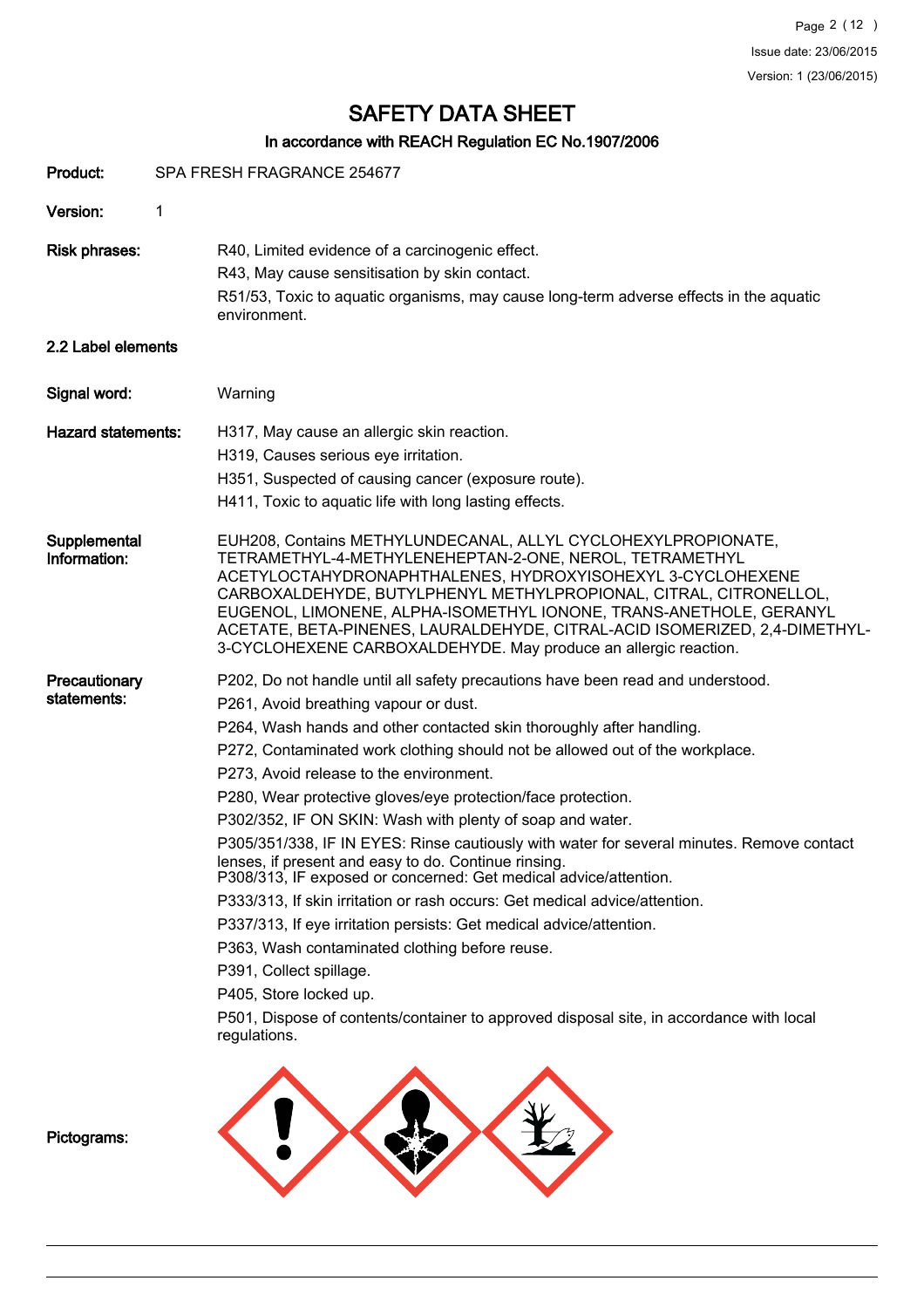# In accordance with REACH Regulation EC No.1907/2006

Product: SPA FRESH FRAGRANCE 254677

Version: 1

Other hazards: None

#### Section 3. Composition / information on ingredients

#### 3.2 Mixtures

### Contains:

| Name | CAS |  | <b>REACH Registration</b><br>NO. | % | Classification for (DSD) Classification for (CLP)<br>67/548/EEC | 1272/2008 |
|------|-----|--|----------------------------------|---|-----------------------------------------------------------------|-----------|
|------|-----|--|----------------------------------|---|-----------------------------------------------------------------|-----------|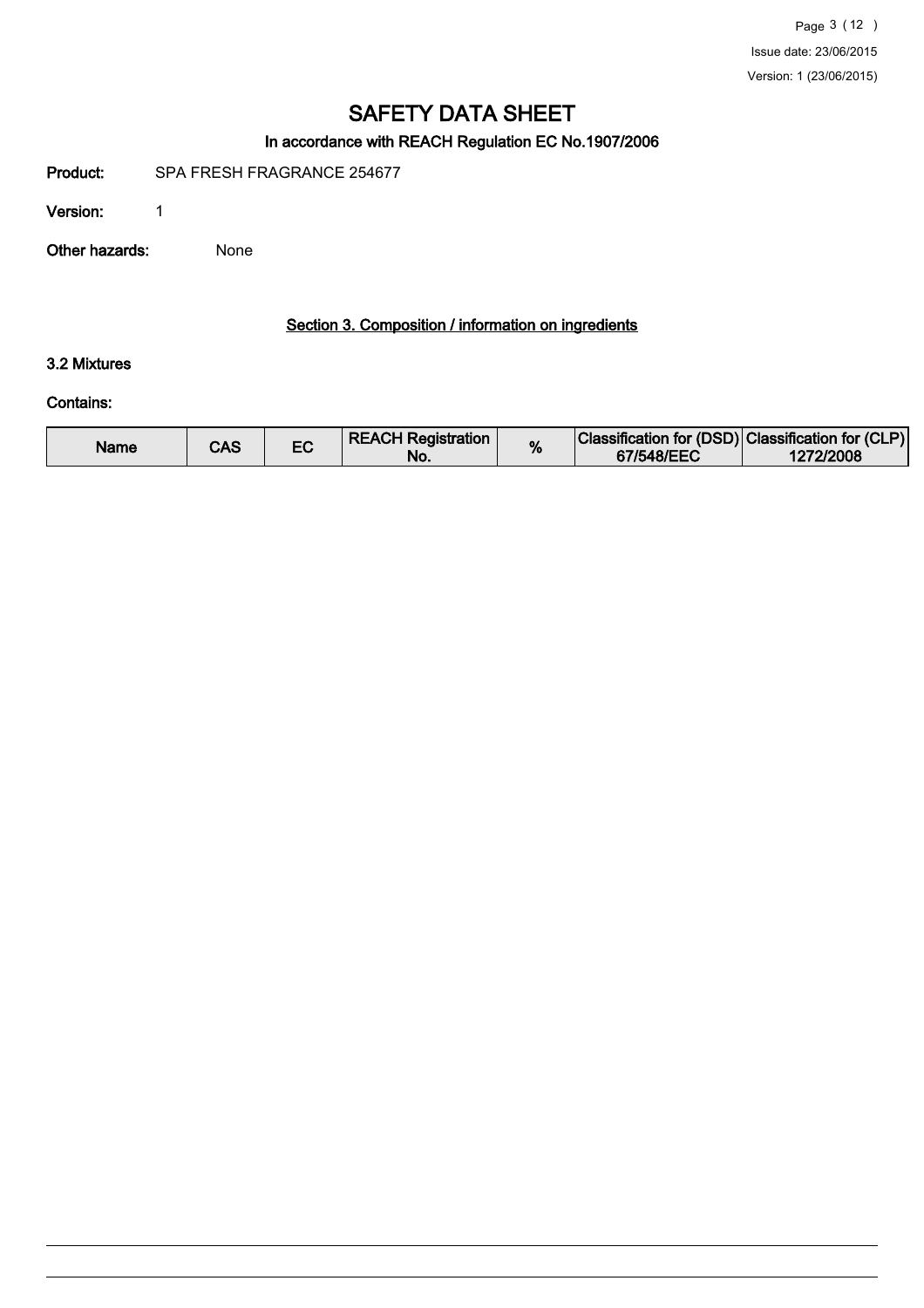Page 4 (12 ) Issue date: 23/06/2015 Version: 1 (23/06/2015)

# SAFETY DATA SHEET

# In accordance with REACH Regulation EC No.1907/2006

Product: SPA FRESH FRAGRANCE 254677

### Version: 1

| <b>ISOBORNYL</b><br><b>ACETATE</b>                                  | 125-12-2                 | 204-727-6 |                  | $5 - 10%$   | Xi-N; R38-R51/53                 | $\mathbb{H}^1_{\mathbb{R}^n,\mathbb{R}^n}$                            |
|---------------------------------------------------------------------|--------------------------|-----------|------------------|-------------|----------------------------------|-----------------------------------------------------------------------|
| <b>HEXYL CINNAMAL</b>                                               | 101-86-0                 | 202-983-3 |                  | $3 - 5%$    | Xi-N; R38-R43-R50/53             | SS 1B-EH A1-EH C2; H317-<br>H400-H411,-                               |
| 2,6-DIMETHYL-7-<br>OCTEN-2-OL                                       | 18479-58-8               | 242-362-4 |                  | $3 - 5%$    | Xi : R38                         | EDI 2;H319,-                                                          |
| <b>HEXAMETHYLINDAN</b><br><b>OPYRAN</b>                             | 1222-05-5                | 214-946-9 | 01-2119488227-29 | $1 - 3%$    | N: R50/53                        | EH A1-EH C1; H410,-                                                   |
| AMYL SALICYLATE                                                     | 2050-08-0                | 218-080-2 |                  | $1 - 3%$    | Xn-N; R22-R50/53                 | ATO 4-EH A1-EH C1;<br>H302-H410,-                                     |
| <b>PHENETHYL</b><br><b>ALCOHOL</b>                                  | $60 - 12 - 8$            | 200-456-2 |                  | $1 - 3%$    | Xn; R22-R36                      | ATO 4-EDI 2; H302-H319,-                                              |
| <b>TERPINEOL</b><br><b>ACETATE</b>                                  | 8007-35-0                | 232-357-5 |                  | $1 - 3%$    | Xi-N; R38-R51/53                 | $\mathbb{H}^1_{\mathbb{R}^n,\mathbb{R}^n}$                            |
| <b>MUSK KETONE</b>                                                  | $81 - 14 - 1$            | 201-328-9 |                  | $1 - 3%$    | Xn-N; R40-R50/53                 | CAR 2-EH A1-EH C1;<br>H351-H410,-                                     |
| TETRAMETHYL-4-<br>METHYLENEHEPTAN<br>$-2-ONE$                       | 81786-75-6               | 279-825-5 |                  | $1 - 3%$    | Xi-N; R43-R51/53                 | SS 1B-EH C2; H317-H411,-                                              |
| <b>COUMARIN</b>                                                     | $91 - 64 - 5$            | 202-086-7 |                  | $1 - 3%$    | Xn; R22-R43                      | ATO 4-SS 1B; H302-H317,-                                              |
| <b>ACETYL</b><br>HEXAMETHYL<br><b>TETRALIN (AHTN)</b>               | 21145-77-7               | 244-240-6 |                  | $0.1 - 1\%$ | Xn-N; R22-R50/53                 | ATO 4-EH A1-EH C1;<br>H302-H410,-                                     |
| ALPHA-ISOMETHYL<br><b>IONONE</b>                                    | 127-51-5                 | 204-846-3 |                  | $0.1 - 1\%$ | Xi-N ; R43-R36/38-R51/53         | SCI 2-SS 1B-EH C2;H315-<br>H317-H320-H411 -                           |
| CITRAL-ACID<br><b>ISOMERIZED</b>                                    | 90480-35-6               | 291-768-8 |                  | $0.1 - 1\%$ | Xi: R10-R38-R43-R52/53           | FL 2-SCI 2-SS 1B-EH C3;<br>H225-H315-H317-H412.-                      |
| <b>LIMONENE</b>                                                     | 5989-27-5                | 227-813-5 |                  | $0.1 - 1\%$ | Xn-N; R10-R38-R43-R65-<br>R50/53 | FL 3-SCI 2-SS 1B-AH 1-EH<br>A1-EH C1;H226-H304-<br>H315-H317-H410,-   |
| <b>BUTYLPHENYL</b><br>METHYLPROPIONAL                               | 80-54-6                  | 201-289-8 |                  | $0.1 - 1\%$ | Xn-N; R22-R38-R43-R62-<br>R51/53 | ATO 4-SCI 2-SS 1B-REP<br>2-EH C2;H302-H315-H317-<br>H361-H411,-       |
| <b>TETRAMETHYL</b><br><b>ACETYLOCTAHYDR</b><br><b>ONAPHTHALENES</b> | 54464-57-2               | 259-174-3 |                  | $0.1 - 1\%$ | Xi-N; R38-R43-R51/53             | SCI 2-SS 1B-EH A1-EH<br>C1;H315-H317-H410,-                           |
| <b>GERANIOL</b>                                                     | 106-24-1                 | 203-377-1 |                  | $0.1 - 1\%$ | Xi ; R38-R41-R43                 | SCI 2-EDI 1-SS 1;H315-<br>H317-H318,-                                 |
| METHYLUNDECANAL                                                     | 110-41-8                 | 203-765-0 |                  | $0.1 - 1\%$ | Xi-N; R38-R43-R50/53             | SCI 2-SS 1B-EH A1-EH<br>C1;H315-H317-H410,-                           |
| <b>ALLYL</b><br><b>CYCLOHEXYLPROPI</b><br><b>ONATE</b>              | 2705-87-5                | 220-292-5 |                  | $0.1 - 1\%$ | Xn-N; R43-R20/21/22-<br>R50/53   | ATO 4-ATD 4-ATI 4-SS 1-<br>EH A1-EH C1:H302-H312-<br>H317-H332-H410,- |
| <b>METHYL BETA-</b><br>NAPHTHYL ETHER                               | 93-04-9                  | 202-213-6 |                  | $0.1 - 1\%$ | Xn-N; R22-R51/53                 | ATO 4:H302,-                                                          |
| $2-t-$<br>BUTYLCYCLOHEXYL<br><b>ACETATE</b>                         | 88-41-5                  | 201-828-7 |                  | $0.1 - 1\%$ | N; R51/53                        | EH C2;H411,-                                                          |
| 2,4-DIMETHYL-3-<br>CYCLOHEXENE<br>CARBOXALDEHYDE                    | 68039-49-6               | 268-264-1 |                  | $0.1 - 1\%$ | Xi ; R43-R36/38-R52/53           | SCI 2-EDI 2-SS 1B-EH C3;<br>H315-H317-H319-H412,-                     |
| <b>NEROL</b>                                                        | 106-25-2                 | 203-378-7 |                  | $0.1 - 1\%$ | Xi : R43-R36/38                  | SCI 2-EDI 2-SS 1B:H315-<br>H317-H319,-                                |
| <b>CITRONELLOL</b>                                                  | 106-22-9                 | 203-375-0 | 01-2119453995-23 | $0.1 - 1\%$ | Xi-N; R38-R43-R51/53             | SCI 2-EDI 2-SS 1B;H315-<br>H317-H319,-                                |
| LAURALDEHYDE                                                        | 112-54-9                 | 203-983-6 | 01-2119969441-33 | $0.1 - 1\%$ | Xi : R38-R43                     | SCI 2-EDI 2-SS 1B;H315-<br>H317-H319,-                                |
| <b>GAMMA</b><br><b>UNDECALACTONE</b>                                | 104-67-6                 | 203-225-4 |                  | $0.1 - 1\%$ | N; R51/53                        | EH C3;H412,-                                                          |
| <b>POGOSTEMON</b><br>CABLIN LEAF OIL                                | 8014-09-3.<br>84238-39-1 | 282-493-4 |                  | $0.1 - 1\%$ | N : R51/53                       | AH 1-EH C2;H304-H411,-                                                |
| PHENYLETHYL<br><b>ACETATE</b>                                       | 103-45-7                 | 203-113-5 |                  | $0.1 - 1\%$ | Xi ; R41                         | EDI 1;H318,-                                                          |
| <b>CITRAL</b>                                                       | 5392-40-5                | 226-394-6 | 01-2119462829-23 | 0.1-<1%     | Xi ; R38-R43                     | SCI 2-EDI 2-SS 1B:H315-<br>H317-H319,-                                |
| <b>METHYL ALPHA-</b><br><b>IONONE ISOMERS</b>                       | 1335-46-2                | 215-635-0 | 01-2119471851-35 | 0.1-<1%     | Xi-N; R36/38-R51/53              | SCI 2-EH C2; H315-H320-<br>$H411. -$                                  |
| <b>GERANYL ACETATE</b>                                              | 105-87-3                 | 203-341-5 | 01-2119973480-35 | 0.1-<1%     | Xi-N; R38-R43-R51/53             | SCI 2-SS 1-EH C3;H315-<br>H317-H412,-                                 |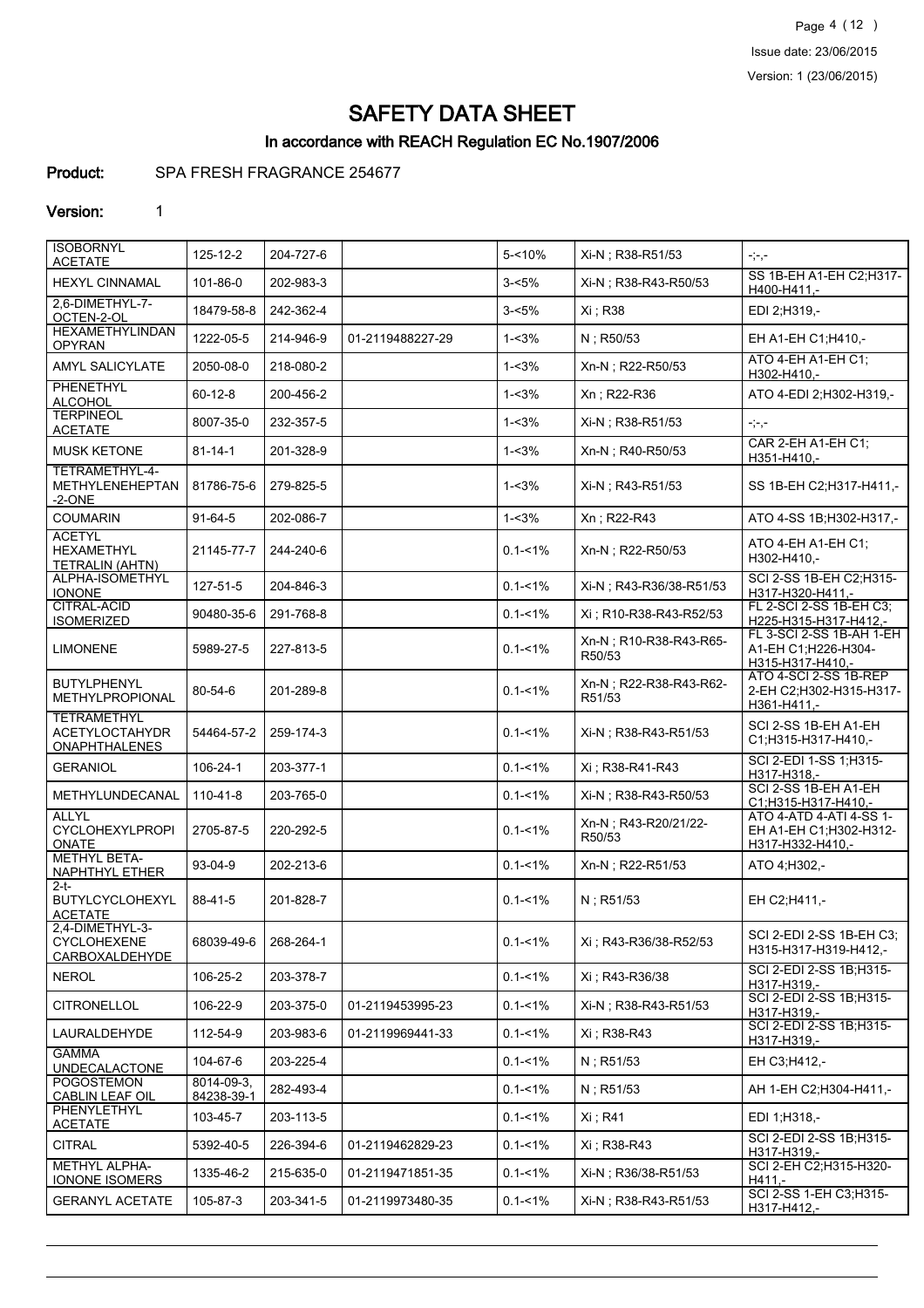Page 5 (12 ) Issue date: 23/06/2015 Version: 1 (23/06/2015)

# SAFETY DATA SHEET

## In accordance with REACH Regulation EC No.1907/2006

Product: SPA FRESH FRAGRANCE 254677

#### Version: 1

| <b>DECANAL</b>                                                  | $112 - 31 - 2$                   | 203-957-4 | $0.1 - 1\%$ | N; R51/53                     | EDI 2-EH C3:H319-H412,-                                   |
|-----------------------------------------------------------------|----------------------------------|-----------|-------------|-------------------------------|-----------------------------------------------------------|
| <b>TRANS-ANETHOLE</b>                                           | 4180-23-8                        | 224-052-0 | $0.1 - 1\%$ | Xi-N ; R43-R51/53             | SS 1B:H317,-                                              |
| <b>EUGENOL</b>                                                  | $97-53-0$                        | 202-589-1 | $0.1 - 1\%$ | Xi : R36-R43                  | EDI 2-SS 1B;H317-H319,-                                   |
| <b>HYDROXYISOHEXYL</b><br>3-CYCLOHEXENE<br>CARBOXALDEHYDE       | 31906-04-<br>4, 51414-<br>$25-6$ | 250-863-4 | $0.1 - 1\%$ | Xi ; R43                      | SS 1B:H317,-                                              |
| <b>BETA-PINENES</b>                                             | 127-91-3                         | 204-872-5 | $0.1 - 1\%$ | Xn: R10-R38-R43-R65           | FL 3-SCI 2-SS 1B-AH 1:<br>H226-H304-H315-H317,-           |
| ALPHA-CEDRENE                                                   | 469-61-4                         | 207-418-4 | $0.1 - 1\%$ | Xn-N ; R65-R50/53             | AH 1-EH A1-EH C1; H304-<br>H410.-                         |
| <b>GAMMA-TERPINENE</b>                                          | 99-85-4                          | 202-794-6 | $0.1 - 1\%$ | Xn : R10-R65                  | FL 3-AH 1:H226-H304,-                                     |
| <b>ETHYL</b><br><b>TRIMETHYLCYCLOP</b><br><b>ENTENE BUTENOL</b> | 28219-61-6                       | 248-908-8 | $0.1 - 1\%$ | Xi-N ; R36/38-R50/53          | EDI 2-EH A1-EH C1:H319-<br>$H410 -$                       |
| 4-TERT-<br><b>BUTYLCYCLOHEXAN</b><br><b>ONE</b>                 | 98-53-3                          | 202-678-5 | $0.1 - 1\%$ | N: R51/53                     | EH C2:H411,-                                              |
| <b>CEDROL</b>                                                   | 77-53-2                          | 201-035-6 | $0.1 - 1\%$ | N; R51/53                     | EH C2:H411,-                                              |
| <b>THYMOL</b>                                                   | 89-83-8                          | 201-944-8 | $0.1 - 1\%$ | C-N ; R22-R34-R51/53          | ATO 4-SCI 1B-EDI 1-EH<br>C2:H302-H314-H411.-              |
| P-CYMENE                                                        | 99-87-6                          | 202-796-7 | < 0.1%      | Xn-N ; R10-R65-R51/53         | FL 3-AH 1-EH C2:H226-<br>H304-H411 .-                     |
| <b>MYRCENE</b>                                                  | 123-35-3                         | 204-622-5 | < 0.1%      | Xn: R10-R38-R65               | FL 3-SCI 2-EDI 2-AH 1;<br>H226-H304-H315-H319 -           |
| BETA-<br>CARYOPHYLLENE                                          | 87-44-5                          | 201-746-1 | < 0.1%      | Xn : R65                      | AH 1:H304,-                                               |
| <b>PINENES</b>                                                  |                                  |           | < 0.1%      | Xn: R38-R43-R65               | SCI 2-SS 1B-AH 1; H304-<br>H315-H317.-                    |
| ALPHA-PINENES                                                   | 80-56-8                          | 201-291-9 | < 0.1%      | Xn: R10-R38-R43-R65           | FL 3-SCI 2-SS 1B-AH 1;<br>H226-H304-H315-H317 .-          |
| TRANS-BETA-<br><b>OCIMENE</b>                                   | 13877-91-3                       | 237-641-2 | < 0.1%      | Xn : R65                      | FL 3-AH 1;H226-H304,-                                     |
| ALPHA-TERPINENE                                                 | 99-86-5                          | 202-795-1 | < 0.1%      | Xn-N ; R10-R22-R65-<br>R51/53 | FL 3-ATO 4-AH 1-EH C2:<br>H226-H302-H304-H411,-           |
| <b>TERPINOLENE</b>                                              | 586-62-9                         | 209-578-0 | < 0.1%      | Xn-N : R43-R65-R50/53         | FL 3-SS 1B-AH 1-EH A1-<br>EH C1;H226-H304-H317-<br>H410.- |
| PHELLANDRENE                                                    | 1329-99-3                        | 215-532-0 | < 0.1%      | Xn: R10-R22-R65               | FL 3-ATO 4-AH 1;H226-<br>H302-H304,-                      |

Substances with Community workplace exposure limits, not listed above:

| <b>Name</b>                       | <b>CAS</b> | EC.       | %           |
|-----------------------------------|------------|-----------|-------------|
| ALCOHOL                           | 64-17-5    | 200-578-6 | $0.07\%$    |
| BHT (BUTYLATED<br>HYDROXYTOLUENE) | 128-37-0   | 204-881-4 | $< 0.001\%$ |
| DIETHYL PHTHALATE                 | 84-66-2    | 201-550-6 | 56.39%      |

Substances that are persistent, bioaccumulative and toxic or very persistent and very bioaccumulative, greater than 0.1%:

Not Applicable

#### Section 4. First-aid measures

#### 4.1 Description of first aid measures

IF ON SKIN: Wash with plenty of soap and water.

IF IN EYES: Rinse cautiously with water for several minutes. Remove contact lenses, if present and easy to do. Continue rinsing.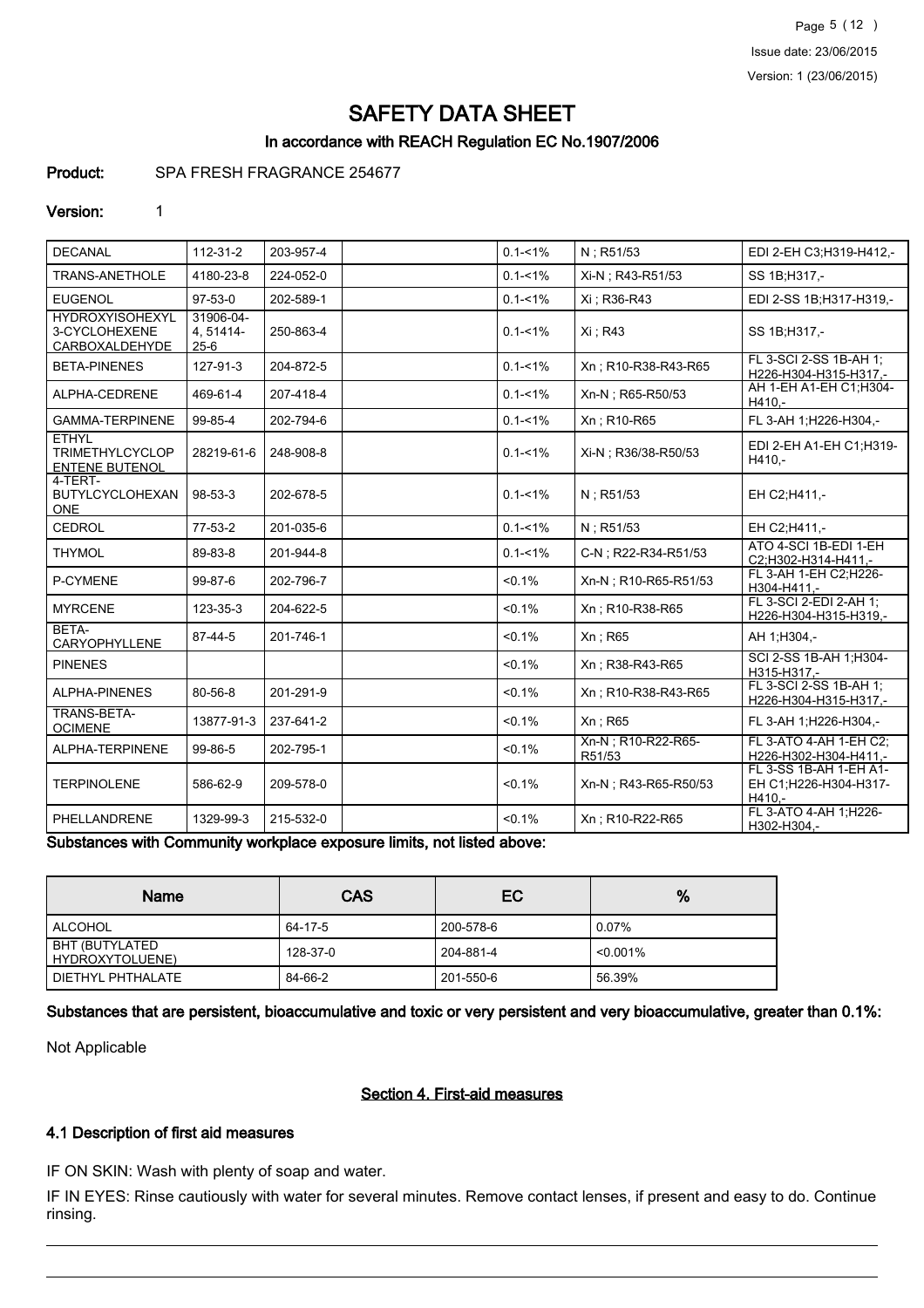Page 6 (12 ) Issue date: 23/06/2015 Version: 1 (23/06/2015)

# SAFETY DATA SHEET

## In accordance with REACH Regulation EC No.1907/2006

Product: SPA FRESH FRAGRANCE 254677

#### Version: 1

IF exposed or concerned: Get medical advice/attention.

### 4.2 Most important symptoms and effects, both acute and delayed

May cause an allergic skin reaction.

Causes serious eye irritation.

Suspected of causing cancer (exposure route).

### 4.3 Indication of any immediate medical attention and special treatment needed

None expected, see Section 4.1 for further information.

### SECTION 5: Firefighting measures

#### 5.1 Extinguishing media

Suitable media: Carbon dioxide, Dry chemical, Foam.

#### 5.2 Special hazards arising from the substance or mixture

In case of fire, may be liberated: Carbon monoxide, Unidentified organic compounds.

#### 5.3 Advice for fire fighters:

In case of insufficient ventilation, wear suitable respiratory equipment.

#### Section 6. Accidental release measures

#### 6.1 Personal precautions, protective equipment and emergency procedures:

Avoid inhalation. Avoid contact with skin and eyes. See protective measures under Section 7 and 8.

#### 6.2 Environmental precautions:

Keep away from drains, surface and ground water, and soil.

## 6.3 Methods and material for containment and cleaning up:

Remove ignition sources. Provide adequate ventilation. Avoid excessive inhalation of vapours. Contain spillage immediately by use of sand or inert powder. Dispose of according to local regulations.

## 6.4 Reference to other sections:

Also refer to sections 8 and 13.

# Section 7. Handling and storage

# 7.1 Precautions for safe handling:

Keep away from heat, sparks, open flames and hot surfaces. - No smoking. Use personal protective equipment as required. Use in accordance with good manufacturing and industrial hygiene practices. Use in areas with adequate ventilation Do not eat, drink or smoke when using this product.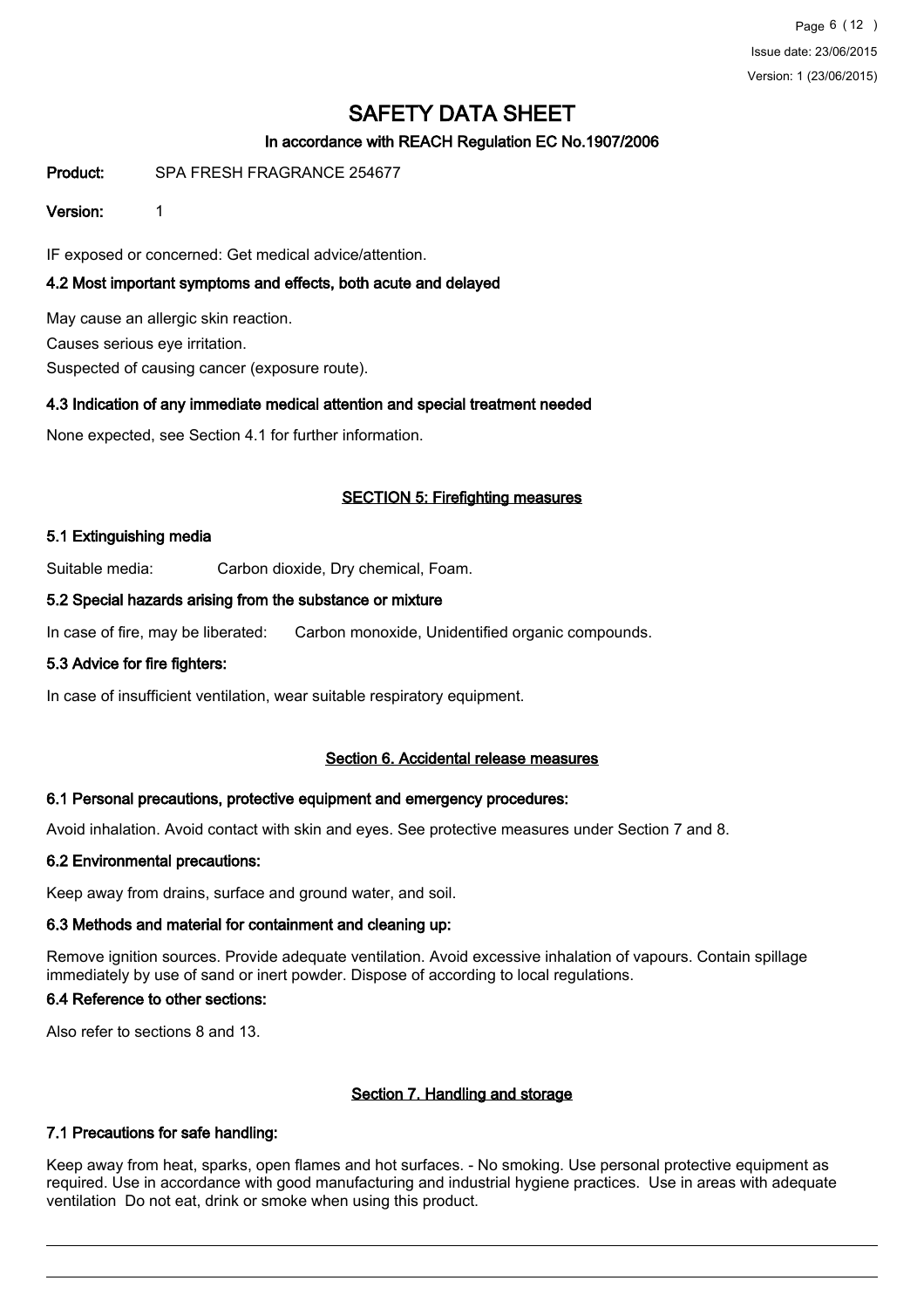## In accordance with REACH Regulation EC No.1907/2006

Product: SPA FRESH FRAGRANCE 254677

Version: 1

### 7.2 Conditions for safe storage, including any incompatibilities:

Store in a well-ventilated place. Keep container tightly closed. Keep cool. Ground/bond container and receiving equipment. Use explosion-proof electrical, ventilating and lighting equipment. Use only non-sparking tools. Take precautionary measures against static discharge.

## 7.3 Specific end use(s):

Use in accordance with good manufacturing and industrial hygiene practices.

### Section 8. Exposure controls/personal protection

#### 8.1 Control parameters

#### Workplace exposure limits:

| Ingredient                        | <b>CAS</b>    | EC.           | <b>Description</b>                                         | ppm  | mg/m <sup>3</sup>        | Reference           |
|-----------------------------------|---------------|---------------|------------------------------------------------------------|------|--------------------------|---------------------|
| <b>ALCOHOL</b>                    | $64 - 17 - 5$ | 200-578-<br>6 | Long-term exposure limit (8-hour<br>TWA reference period)  | 1000 | 1920                     | UK EH40 Oct<br>2007 |
|                                   |               |               | Short-term exposure limit (15-<br>minute reference period) |      |                          | UK EH40 Oct<br>2007 |
| BHT (BUTYLATED<br>HYDROXYTOLUENE) | 128-37-0      | 204-881-<br>4 | Long-term exposure limit (8-hour<br>TWA reference period)  |      | 10                       | UK EH40 Oct<br>2007 |
|                                   |               |               | Short-term exposure limit (15-<br>minute reference period) |      | $\overline{\phantom{a}}$ | UK EH40 Oct<br>2007 |
| <b>DIETHYL PHTHALATE</b>          | 84-66-2       | 201-550-<br>6 | Long-term exposure limit (8-hour<br>TWA reference period)  |      | 5                        | UK EH40 Oct<br>2007 |
|                                   |               |               | Short-term exposure limit (15-<br>minute reference period) |      | 10                       | UK EH40 Oct<br>2007 |

### 8.2 Exposure Controls

### Eye / Skin Protection

Wear protective gloves/eye protection/face protection

### Respiratory Protection

Ensure adequate and ongoing ventilation is maintained in order to prevent build up of excessive vapour and to ensure occupational exposure limits are adhered to. If appropriate, and depending on your patterns and volumes of use, the following engineering controls may be required as additional protective measures: a) Isolate mixing rooms and other areas where this material is used or openly handled. Maintain these areas under negative air pressure relative to the rest of the plant. b) Employ the use of Personal protective equipment - an approved, properly fitted respirator with organic vapour cartridges or canisters and particulate filters. c) Use local exhaust ventilation around open tanks and other open sources of potential exposures in order to avoid excessive inhalation, including places where this material is openly weighed or measured. In addition, use general dilution ventilation of the work area to eliminate or reduce possible worker exposures. d) Use closed systems for transferring and processing this material.

Also refer to Sections 2 and 7.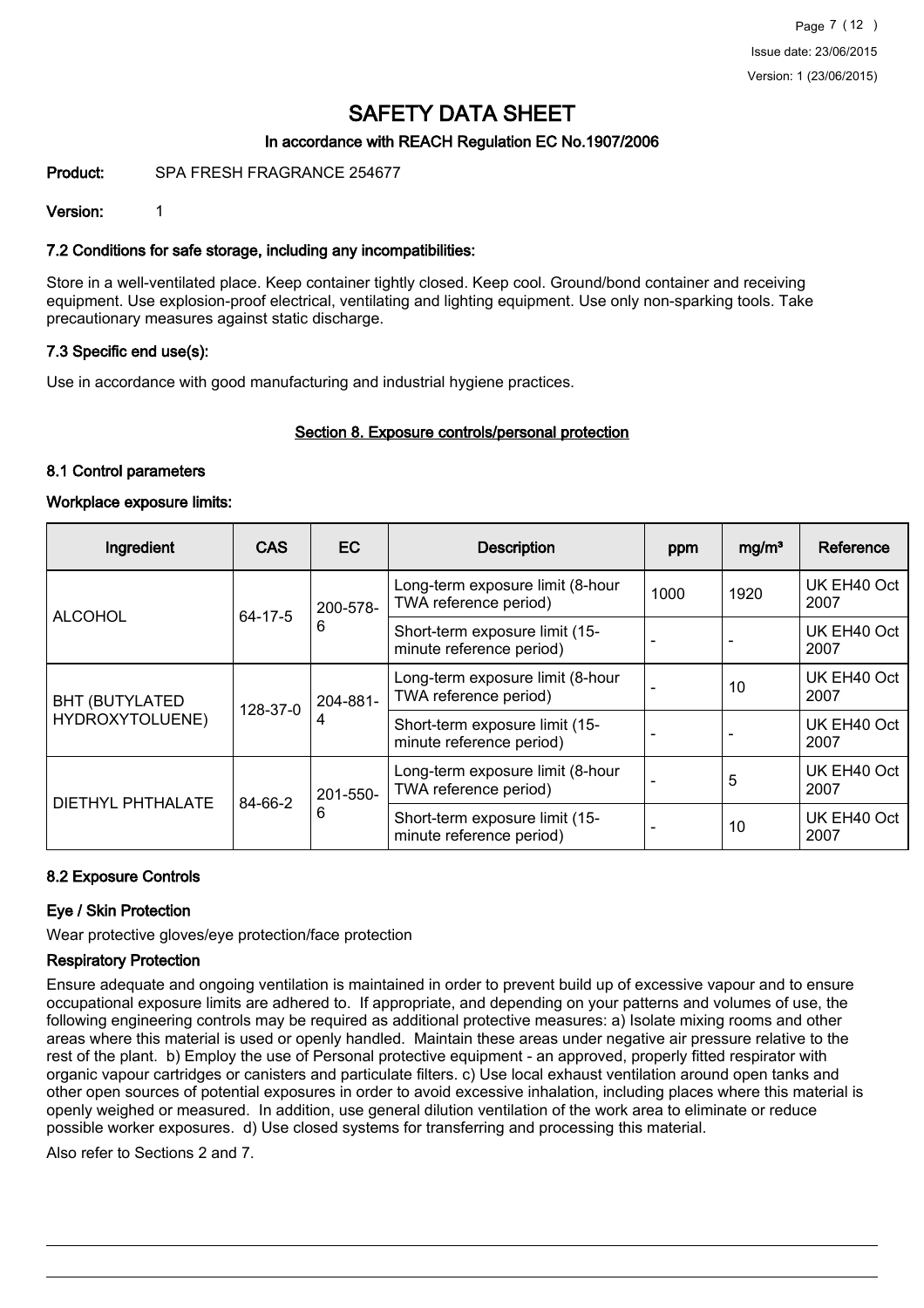## In accordance with REACH Regulation EC No.1907/2006

Product: SPA FRESH FRAGRANCE 254677

#### Version: 1

## Section 9. Physical and chemical properties

#### 9.1 Information on basic physical and chemical properties

| Appearance:                    | Clear pale yellow liquid |
|--------------------------------|--------------------------|
| Odour:                         | Not determined           |
| pH:                            | Not determined           |
| Initial boiling point / range: | Not determined           |
| Flash point:                   | 97 $°C$                  |
| Vapour pressure:               | Not determined           |
| <b>Relative density:</b>       | 1.0440 - 1.0480          |
| Solubility(ies):               | Not determined           |
| 9.2 Other information:         | None available           |

#### Section 10. Stability and reactivity

#### 10.1 Reactivity:

Presents no significant reactivity hazard, by itself or in contact with water.

#### 10.2 Chemical stability:

Good stability under normal storage conditions.

#### 10.3 Possibility of hazardous reactions:

Not expected under normal conditions of use.

#### 10.4 Conditions to avoid:

Avoid extreme heat.

#### 10.5 Incompatible materials:

Avoid contact with strong acids, alkalis or oxidising agents.

#### 10.6 Hazardous decomposition products:

Not expected.

### Section 11. Toxicological information

#### 11.1 Information on toxicological effects

This mixture has not been tested as a whole for health effects. The health effects have been calculated using the methods outlined in Regulation (EC) No 1272/2008 (CLP).

May cause an allergic skin reaction.

Causes serious eye irritation.

Suspected of causing cancer (exposure route).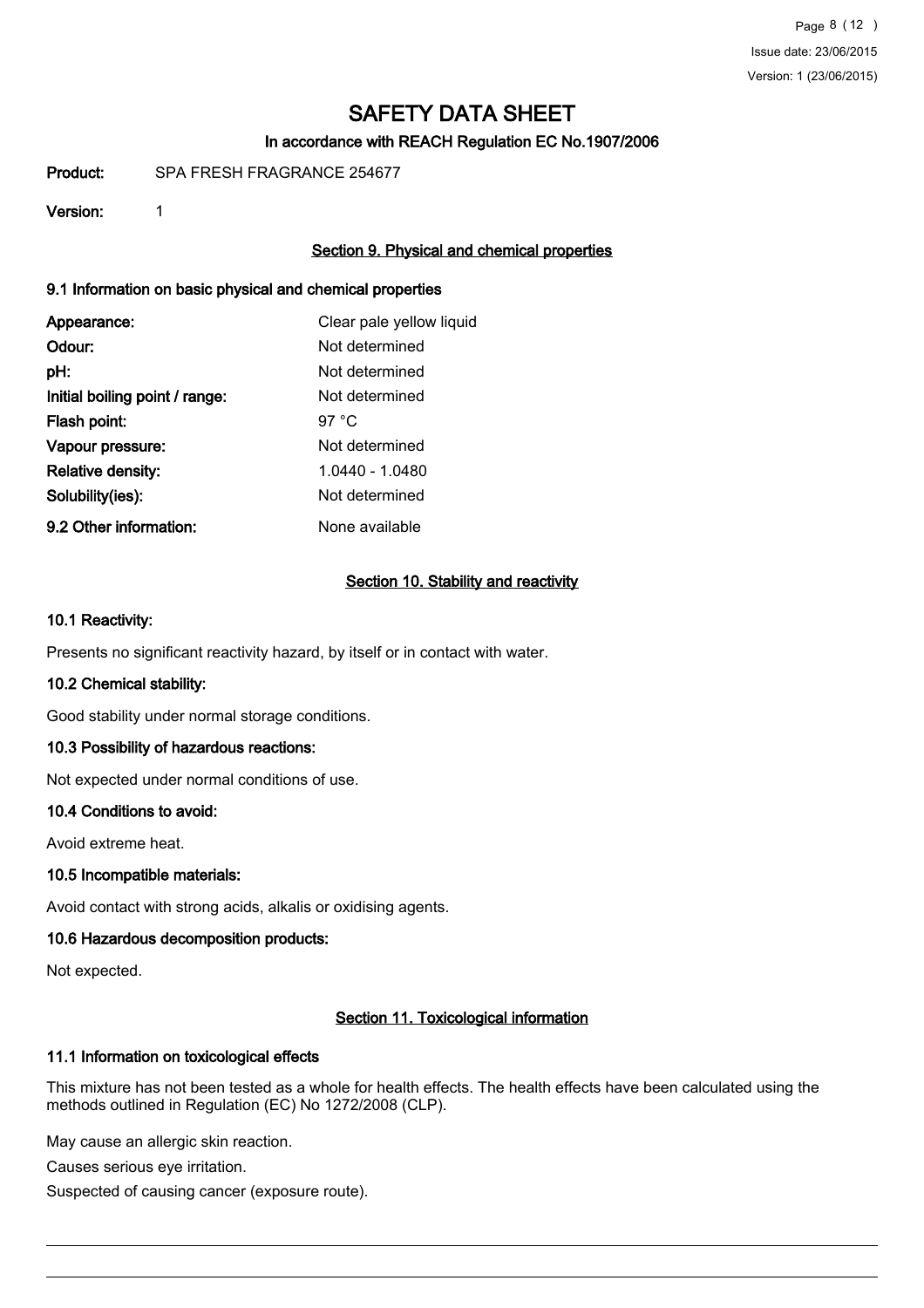## In accordance with REACH Regulation EC No.1907/2006

Product: SPA FRESH FRAGRANCE 254677

Version: 1

Assumed Toxicity Value (LD50 or ATE) for Acute Oral Toxicity: >5000 mg/kg Assumed Toxicity Value (LD50 or ATE) for Acute Dermal Toxicity: > 5000 Assumed Toxicity Value (LC50 or ATE) for Acute Inhalation Toxicity: Not Available **Inhalation Route:** Not Available

## Information about hazardous ingredients in the mixture

| Ingredient           | <b>CAS</b>    | EC        | LD50/ATE Oral | LD50/ATE<br>Dermal | LC50/ATE<br><b>Inhalation</b> | LC50 Route    |
|----------------------|---------------|-----------|---------------|--------------------|-------------------------------|---------------|
| AMYL SALICYLATE      | 2050-08-0     | 218-080-2 | 2000          | Not available      | Not available                 | Not available |
| <b>COUMARIN</b>      | $91 - 64 - 5$ | 202-086-7 | 500           | Not available      | Not available                 | Not available |
| PHENETHYL<br>ALCOHOL | $60-12-8$     | 200-456-2 | 1610          | 2500               | Not available                 | Not available |

Refer to Sections 2 and 3 for additional information.

## Section 12. Ecological information

### 12.1 Toxicity:

Toxic to aquatic life with long lasting effects.

- 12.2 Persistence and degradability: Not available
- 12.3 Bioaccumulative potential: Not available
- 12.4 Mobility in soil: Not available

### 12.5 Results of PBT and vPvB assessment:

This substance does not meet the PBT/vPvB criteria of REACH, annex XIII.

12.6 Other adverse effects: Not available

### Section 13. Disposal considerations

#### 13.1 Waste treatment methods:

Dispose of in accordance with local regulations. Avoid disposing into drainage systems and into the environment. Empty containers should be taken to an approved waste handling site for recycling or disposal.

### Section 14. Transport information

| 14.1 UN number:                  | UN3082                                                                                          |
|----------------------------------|-------------------------------------------------------------------------------------------------|
| 14.2 UN Proper Shipping Name:    | ENVIRONMENTALLY HAZARDOUS SUBSTANCE, LIQUID, N.O.S.<br>(HEXAMETHYLINDANOPYRAN, AMYL SALICYLATE) |
| 14.3 Transport hazard class(es): | 9                                                                                               |
| Sub Risk:                        | $\overline{\phantom{0}}$                                                                        |
| 14.4. Packing Group:             | Ш                                                                                               |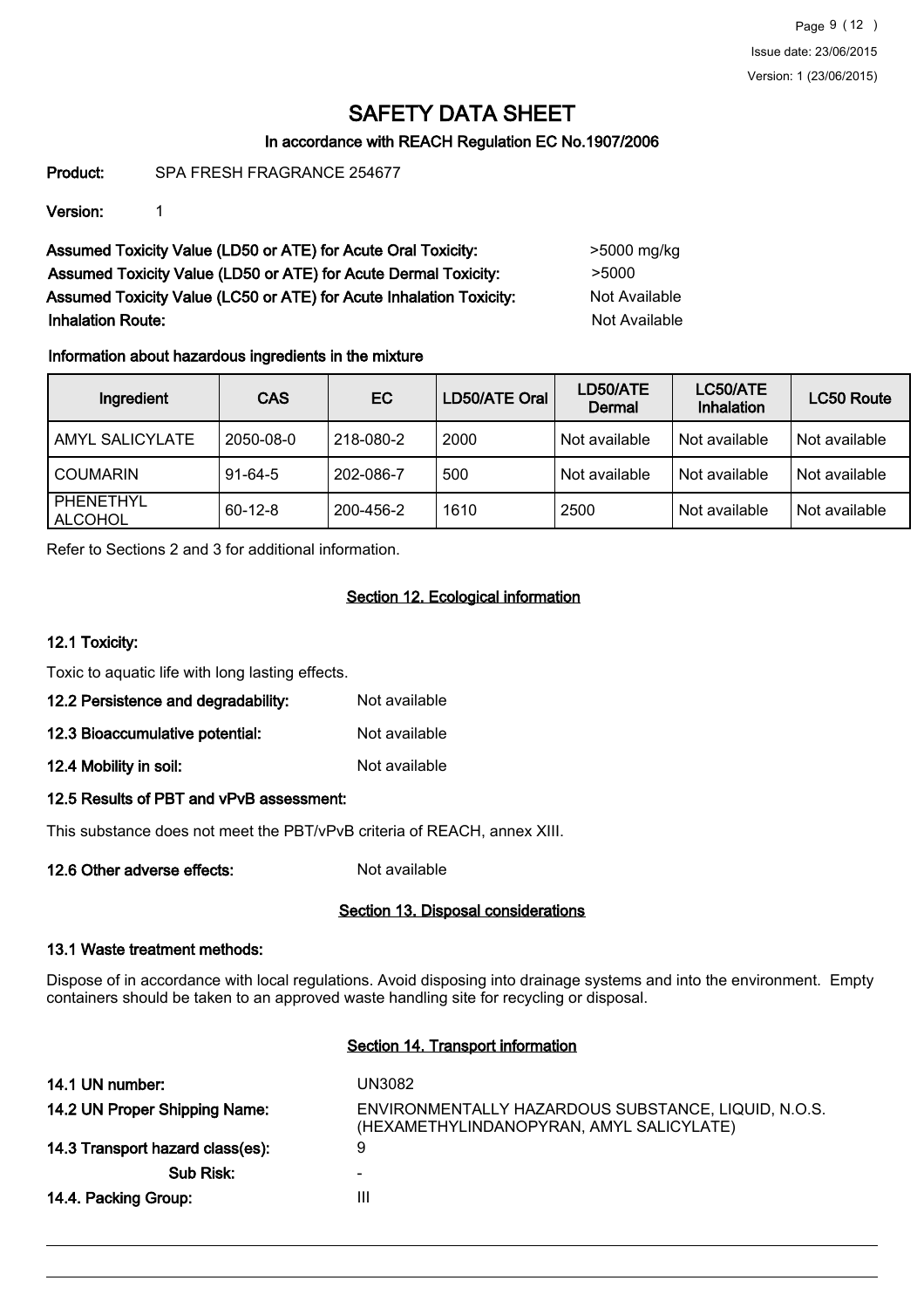## In accordance with REACH Regulation EC No.1907/2006

Product: SPA FRESH FRAGRANCE 254677

Version: 1

14.5 Environmental hazards: This is an environmentally hazardous substance.

14.6 Special precautions for user: None additional

14.7 Transport in bulk according to Annex II of MARPOL73/78 and the IBC Code:

Not applicable

### Section 15. Regulatory information

#### 15.1 Safety, health and environmental regulations/legislation specific for the substance or mixture

None additional

### 15.2 Chemical Safety Assessment

A Chemical Safety Assessment has not been carried out for this product.

#### Section 16. Other information

| Concentration % Limits:         | EH C2=23.36% EH C3=2.34% EH C4=1.98% EDI 2=76.70% EDI 2A=76.<br>70% SS 1=25.00% CAR 2=83.33% |
|---------------------------------|----------------------------------------------------------------------------------------------|
| <b>Total Fractional Values:</b> | EH C2=4.28 EH C3=42.81 EH C4=50.56 EDI 2=1.30 EDI 2A=1.30 SS 1=4.<br>$00$ CAR 2=1.20         |

Key to revisions:

Not applicable

#### Key to abbreviations:

| Abbreviation     | Meaning                                                            |
|------------------|--------------------------------------------------------------------|
| AH <sub>1</sub>  | Aspiration Hazard Category 1                                       |
| ATD <sub>4</sub> | Acute Toxicity - Dermal Category 4                                 |
| ATI <sub>4</sub> | Acute Toxicity - Inhalation Category 4                             |
| ATO 4            | Acute Toxicity - Oral Category 4                                   |
| CAR <sub>2</sub> | Carcinogenicity Category 2                                         |
| EDI <sub>1</sub> | Eye Damage / Irritation Category 1                                 |
| EDI <sub>2</sub> | Eye Damage / Irritation Category 2                                 |
| EH A1            | Hazardous to the Aquatic Environment - Acute Hazard Category 1     |
| EH <sub>C1</sub> | Hazardous to the Aquatic Environment - Long-term Hazard Category 1 |
| EH <sub>C2</sub> | Hazardous to the Aquatic Environment - Long-term Hazard Category 2 |
| EH <sub>C3</sub> | Hazardous to the Aquatic Environment - Long-term Hazard Category 3 |
| FL <sub>2</sub>  | Flammable Liquid, Hazard Category 2                                |
| FL <sub>3</sub>  | Flammable Liquid, Hazard Category 3                                |
| H225             | Highly flammable liquid and vapour.                                |
| H226             | Flammable liquid and vapour.                                       |
| H302             | Harmful if swallowed.                                              |
| H304             | May be fatal if swallowed and enters airways.                      |
| H312             | Harmful in contact with skin.                                      |
| H314             | Causes severe skin burns and eye damage.                           |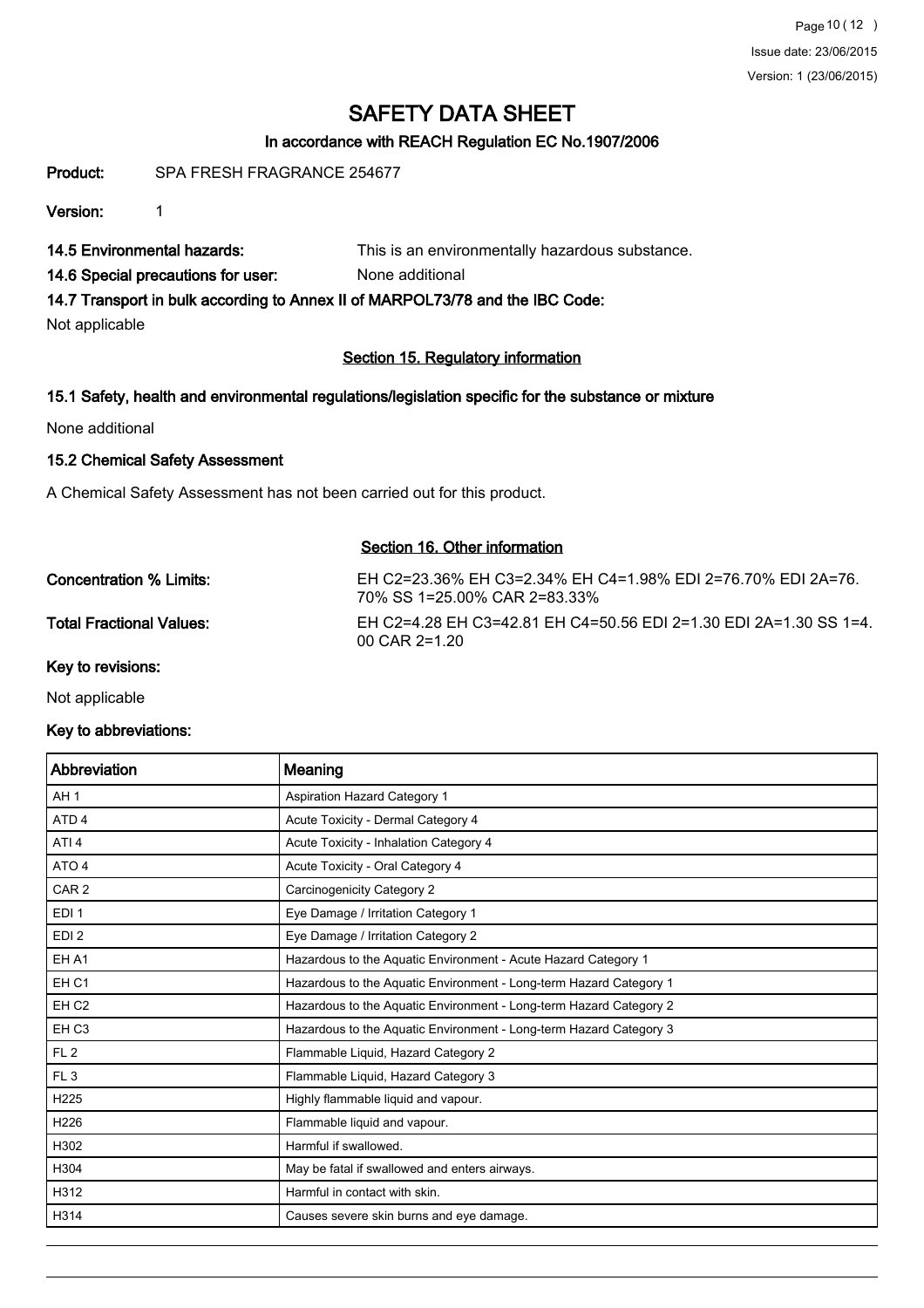Page 11 (12) Issue date: 23/06/2015 Version: 1 (23/06/2015)

# SAFETY DATA SHEET

# In accordance with REACH Regulation EC No.1907/2006

## Product: SPA FRESH FRAGRANCE 254677

#### Version: 1

| H315         | Causes skin irritation.                                                                                                             |
|--------------|-------------------------------------------------------------------------------------------------------------------------------------|
| H317         | May cause an allergic skin reaction.                                                                                                |
| H318         | Causes serious eye damage.                                                                                                          |
| H319         | Causes serious eye irritation.                                                                                                      |
| H320         | Causes eye irritation.                                                                                                              |
| H332         | Harmful if inhaled.                                                                                                                 |
| H351         | Suspected of causing cancer (exposure route).                                                                                       |
| H361         | Suspected of damaging fertility or the unborn child (exposure route).                                                               |
| H400         | Very toxic to aquatic life.                                                                                                         |
| H410         | Very toxic to aquatic life with long lasting effects.                                                                               |
| H411         | Toxic to aquatic life with long lasting effects.                                                                                    |
| H412         | Harmful to aquatic life with long lasting effects.                                                                                  |
| P202         | Do not handle until all safety precautions have been read and understood.                                                           |
| P210         | Keep away from heat, sparks, open flames and hot surfaces. - No smoking.                                                            |
| P233         | Keep container tightly closed.                                                                                                      |
| P240         | Ground/bond container and receiving equipment.                                                                                      |
| P241         | Use explosion-proof electrical, ventilating and lighting equipment.                                                                 |
| P242         | Use only non-sparking tools.                                                                                                        |
| P243         | Take precautionary measures against static discharge.                                                                               |
| P260         | Do not breathe vapour or dust.                                                                                                      |
| P261         | Avoid breathing vapour or dust.                                                                                                     |
| P264         | Wash hands and other contacted skin thoroughly after handling.                                                                      |
| P270         | Do not eat, drink or smoke when using this product.                                                                                 |
| P271         | Use only outdoors or in a well-ventilated area.                                                                                     |
| P272         | Contaminated work clothing should not be allowed out of the workplace.                                                              |
| P273         | Avoid release to the environment.                                                                                                   |
| P280         | Wear protective gloves/eye protection/face protection.                                                                              |
| P281         | Use personal protective equipment as required.                                                                                      |
| P301/310     | IF SWALLOWED: Immediately call a POISON CENTER or doctor/physician.                                                                 |
| P301/312     | IF SWALLOWED: call a POISON CENTER or doctor/physician if you feel unwell.                                                          |
| P301/330/331 | If swallowed: Rinse mouth. Do not induce vomiting.                                                                                  |
| P302/352     | IF ON SKIN: Wash with plenty of soap and water.                                                                                     |
| P303/361/353 | IF ON SKIN (or hair): Remove/take off immediately all contaminated clothing. Rinse skin with<br>water/shower.                       |
| P304/340     | IF INHALED: Remove victim to fresh air and keep at rest in a position comfortable for breathing.                                    |
| P305/351/338 | IF IN EYES: Rinse cautiously with water for several minutes. Remove contact lenses, if present and easy<br>to do. Continue rinsing. |
| P308/313     | IF exposed or concerned: Get medical advice/attention.                                                                              |
| P310         | Immediately call a POISON CENTER or doctor/physician.                                                                               |
| P312         | Call a POISON CENTRE or doctor/physician if you feel unwell.                                                                        |
| P330         | Rinse mouth.                                                                                                                        |
| P331         | Do not induce vomiting.                                                                                                             |
| P332/313     | If skin irritation occurs: Get medical advice/attention.                                                                            |
| P333/313     | If skin irritation or rash occurs: Get medical advice/attention.                                                                    |
|              |                                                                                                                                     |